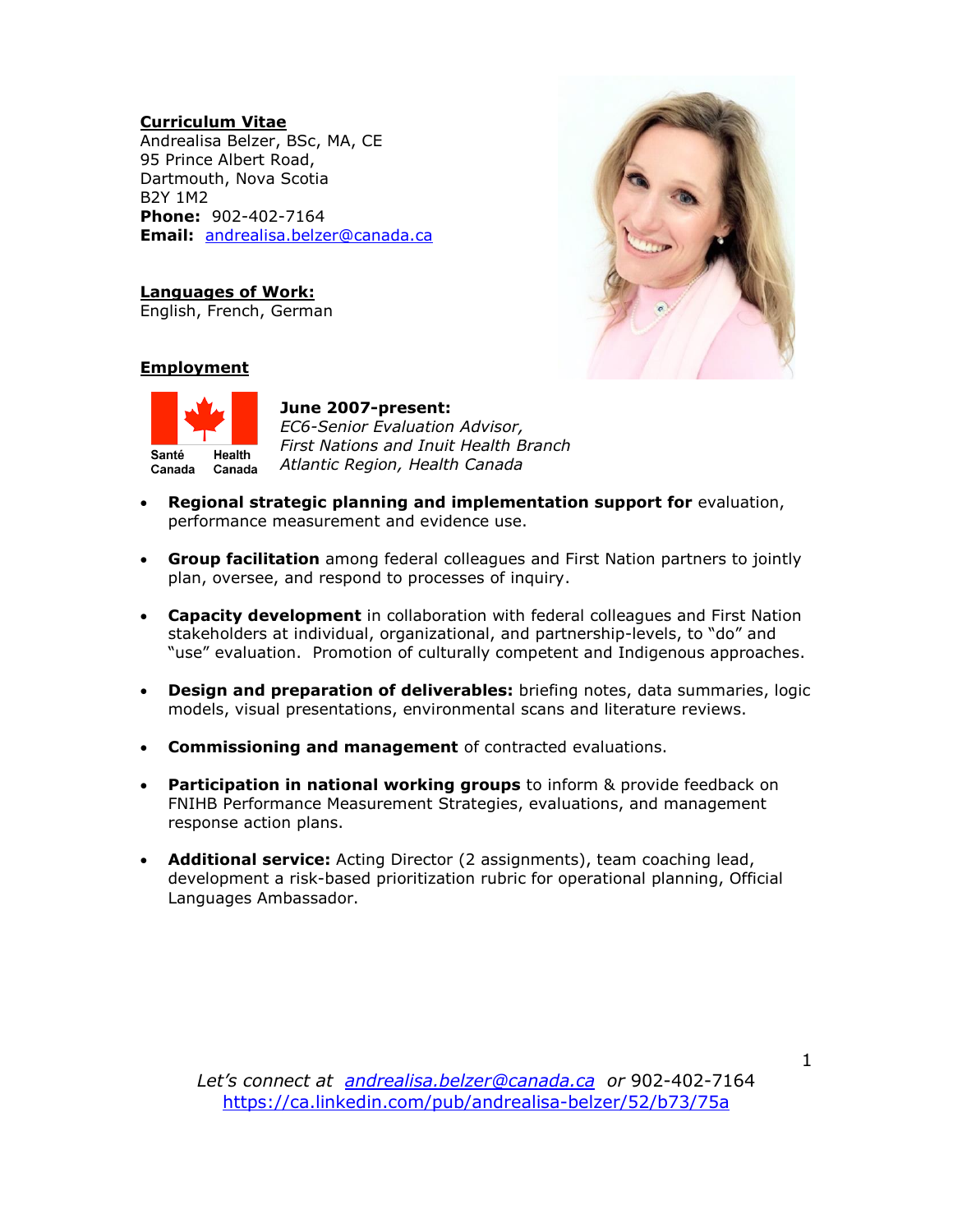

**Oct. 2007-January 2007** *Research Associate, Research Power Inc.*

- Development of evaluation frameworks, designs, work-plans, and budgets.
- Facilitation of group planning processes, interviews and focus groups.
- Data analysis and report writing.



## **August 2006-June 2007** *Evaluation Coordinator & Acting French Language Services Coordinator,* **NOUVELLE-ÉCOSSE** NS Department of Health Promotion and Protection

- Development of research, evaluation, and monitoring processes.
- Data analysis and reporting.
- Consultation with stakeholders and researchers on policy-relevant research.
- Document synthesis and preparation of briefing notes.
- Advice on scope description and quality management for contracted evaluations.
- Chair of Evaluation and Impact Assessment Subcommittees for Youth Health Centres. Regular briefing to steering committee on YHC subcommittees' activity.



#### **October 2005-August 2006**

*Evaluation and Facilitation Specialist Heart and Stroke Foundation of Canada Halifax, Nova Scotia*

- Logic model and evaluation plan development.
- Instrument design, data analysis and reporting.
- Support for multi-sectoral partnership collaboration. Facilitation of workshops, internal and external committees, and group interviews.
- Literature review, environmental scan, and briefing note preparation.
- Student intern work-planning, supervision, and performance reporting.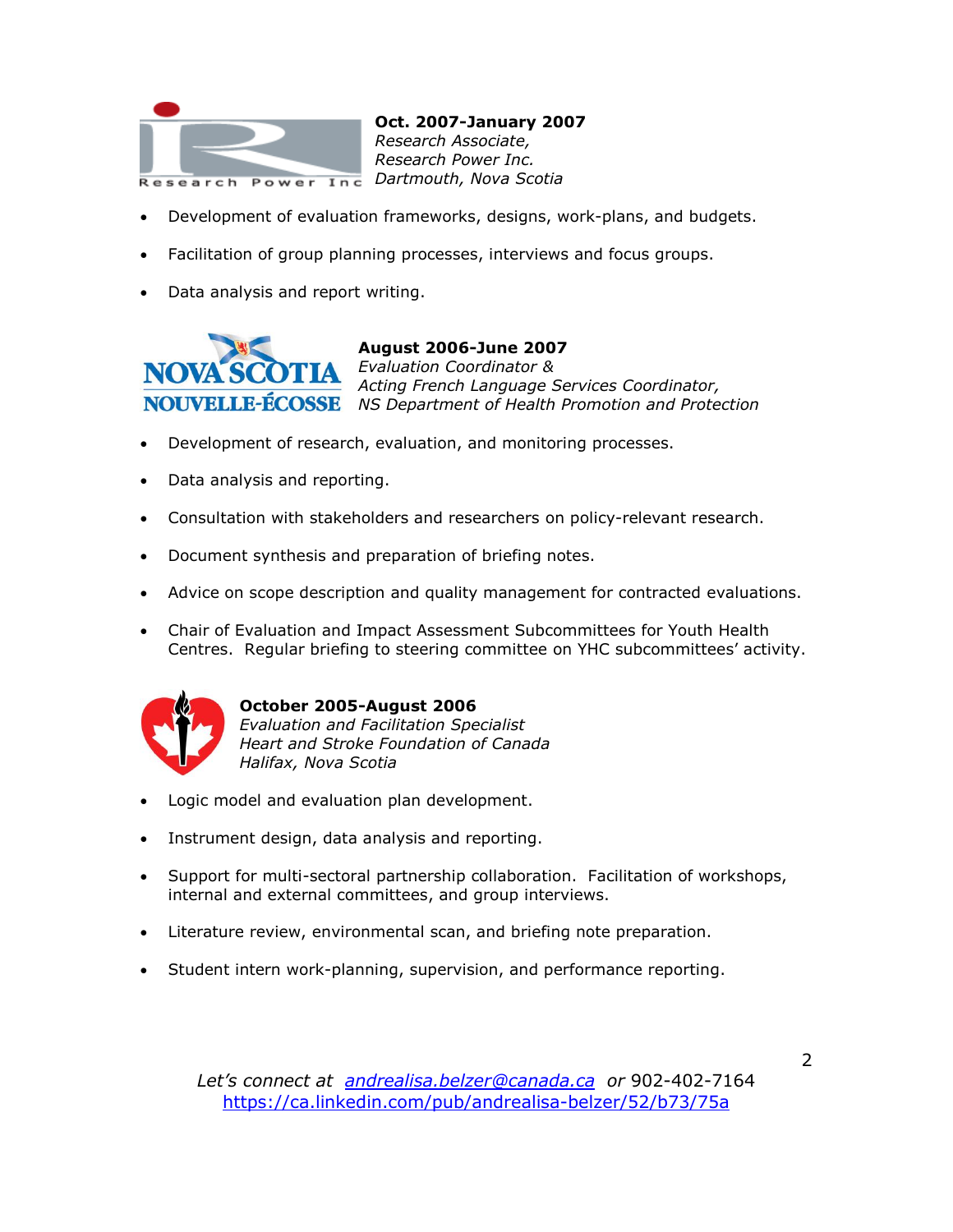# bezirkskliniken schwaben

**April 2001-October 2005** *Clinical Documentation Manager Bezirkskrankenhause (BKH) Kaufbeuren, Germany*

- Management of client admission documentation, discharge documentation, and incident reporting for the psychiatric hospital.
- Supervision of staff responsible for entry and quality control of client data.
- Linkage of multiple, disparate databases and programming of queries and autoreports.
- Quarterly and ad-hoc report preparation, and knowledge transfer to clinical directors. Preparation of briefing notes and advocacy statistics to be used by senior management in journal publications, accountability reports and proposals/applications for new initiatives (in German, English, and French).
- Special studies on service needs and treatment outcomes of diverse groups.
- Chaired multidisciplinary working group to reduce restraint and isolation. Initiated a multi-clinic controlled randomized trial of de-escalation training for staff. Evaluation Consultant to *Arbeitsgruppe zur Praevention von Zwang und Gewalt in der Psychiatrie,* a working group to reduce the use of isolation and restraint in psychiatric hospitals in Germany, Austria, & Switzerland.



#### **1998- 2005**

*Editing and Translation Consultant Institute for Family Research, University of Bamberg Bamberg, Germany*

- Editing of qualitative and quantitative research reports for publication in English.
- Translation of abstracts and reports from German to English.



#### **September 1998- April 2001**

*Full-time Mama and Hausfrau with one, and then two, babies. Baisweil, Germany*



#### **Jan.1998-September 1998**

*Pharmaceutical Clinical Trials Research Assistant Pharma Forschung Kaufbeuren GmbH Kaufbeuren, Germany* 

Data entry and use of software for quality control.

*Let's connect at [andrealisa.belzer@canada.ca](mailto:andrealisa.belzer@canada.ca) or* 902-402-7164 <https://ca.linkedin.com/pub/andrealisa-belzer/52/b73/75a>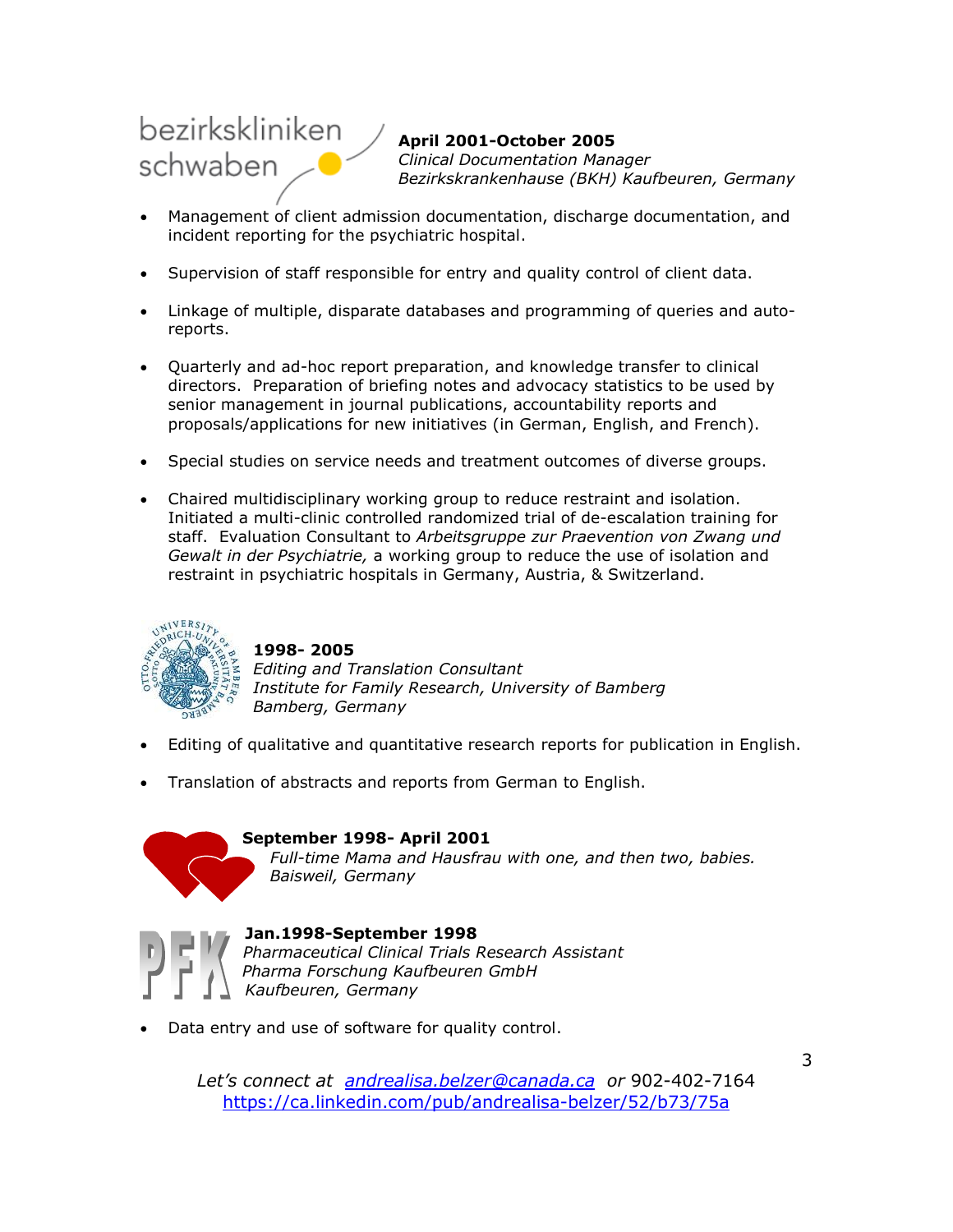*Let's connect at [andrealisa.belzer@canada.ca](mailto:andrealisa.belzer@canada.ca) or* 902-402-7164 <https://ca.linkedin.com/pub/andrealisa-belzer/52/b73/75a>

4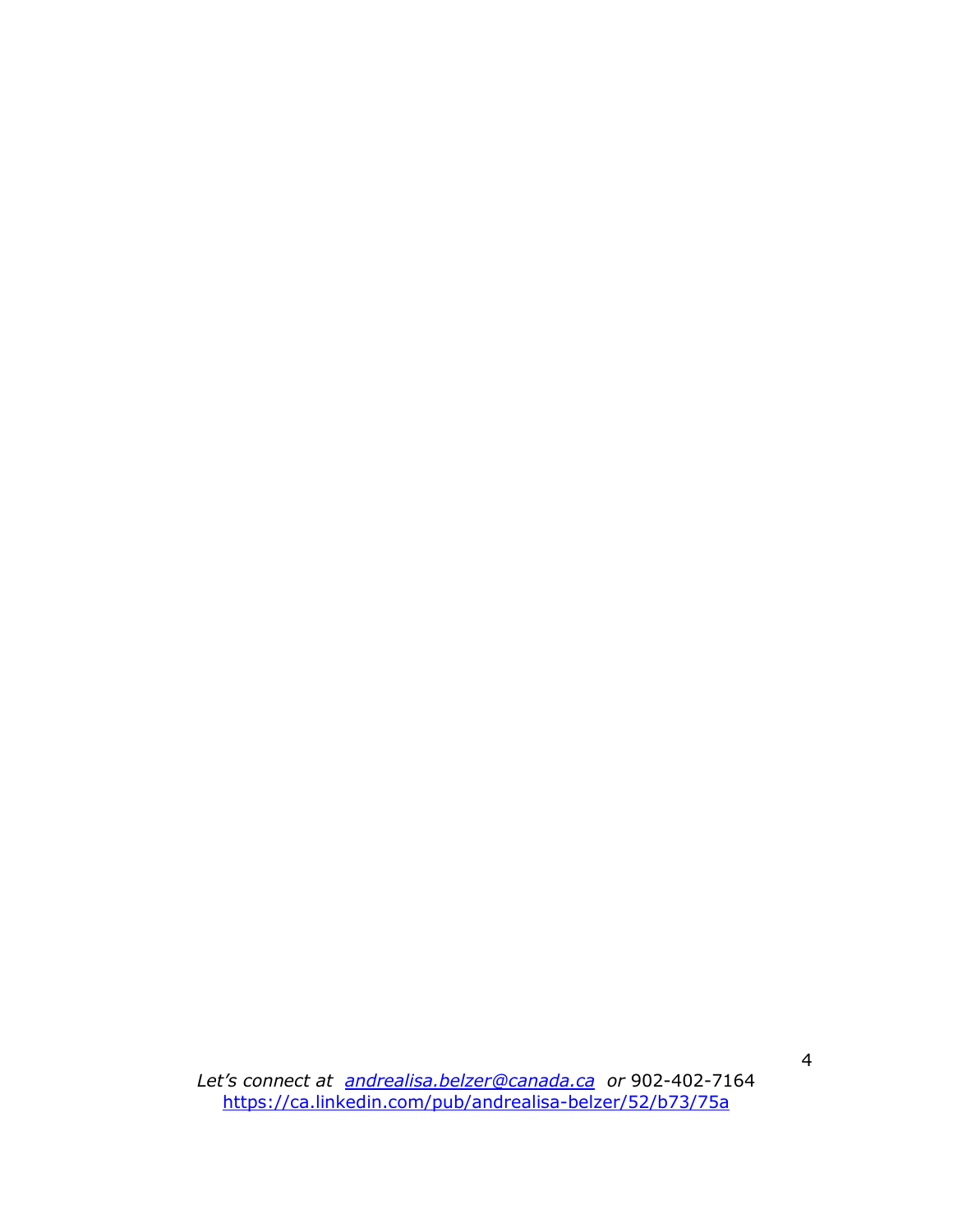

### **March 1997-December 1997**

*Group Home Pilot Project Assistant, Sozialdienst Katholischer Maenner Kempten and Kaufbeuren, Germany*

- Onsite participation in harm-reduction pilot project: two low-threshold group homes for seniors with chronic alcohol dependency and related co-morbidity.
- Advice on using administrative data, clinical results, and daily staff logs as evidence for performance measurement and evaluation.



**Jan. 1996 - Jan. 1997** *System Evaluation Project Health Region Researcher P.E.I. Department of Health and Social Services*

- Development of an evaluation framework and instruments to evaluate devolution of the health and social services system to regional authorities.
- Qualitative and quantitative analysis, and preparation of evaluation reports.
- Focus groups and knowledge exchange with district health boards and key public stakeholders. Consultation, assistance, and evaluation-capacity training for community groups (e.g., Rape Crisis Centre, Bike Helmet Coalition, Preschool for Low-Income Families).

## **Secondary Education:**



#### **Sept. 1993 - Oct. 1995**

*Dalhousie University, Halifax, NS, Canada* Masters of Arts Degree, Health Education. Thesis title: "Reliability of indigenous versus traditional response format on a Teen Health Centre user-satisfaction questionnaire"



#### **Sept. 1990 - April 1993**

*Dalhousie University, Halifax, Nova Scotia, Canada* Bachelor of Science Degree in Biology, cum Laudae Received awards from French and German Departments.

*Let's connect at [andrealisa.belzer@canada.ca](mailto:andrealisa.belzer@canada.ca) or* 902-402-7164 <https://ca.linkedin.com/pub/andrealisa-belzer/52/b73/75a>